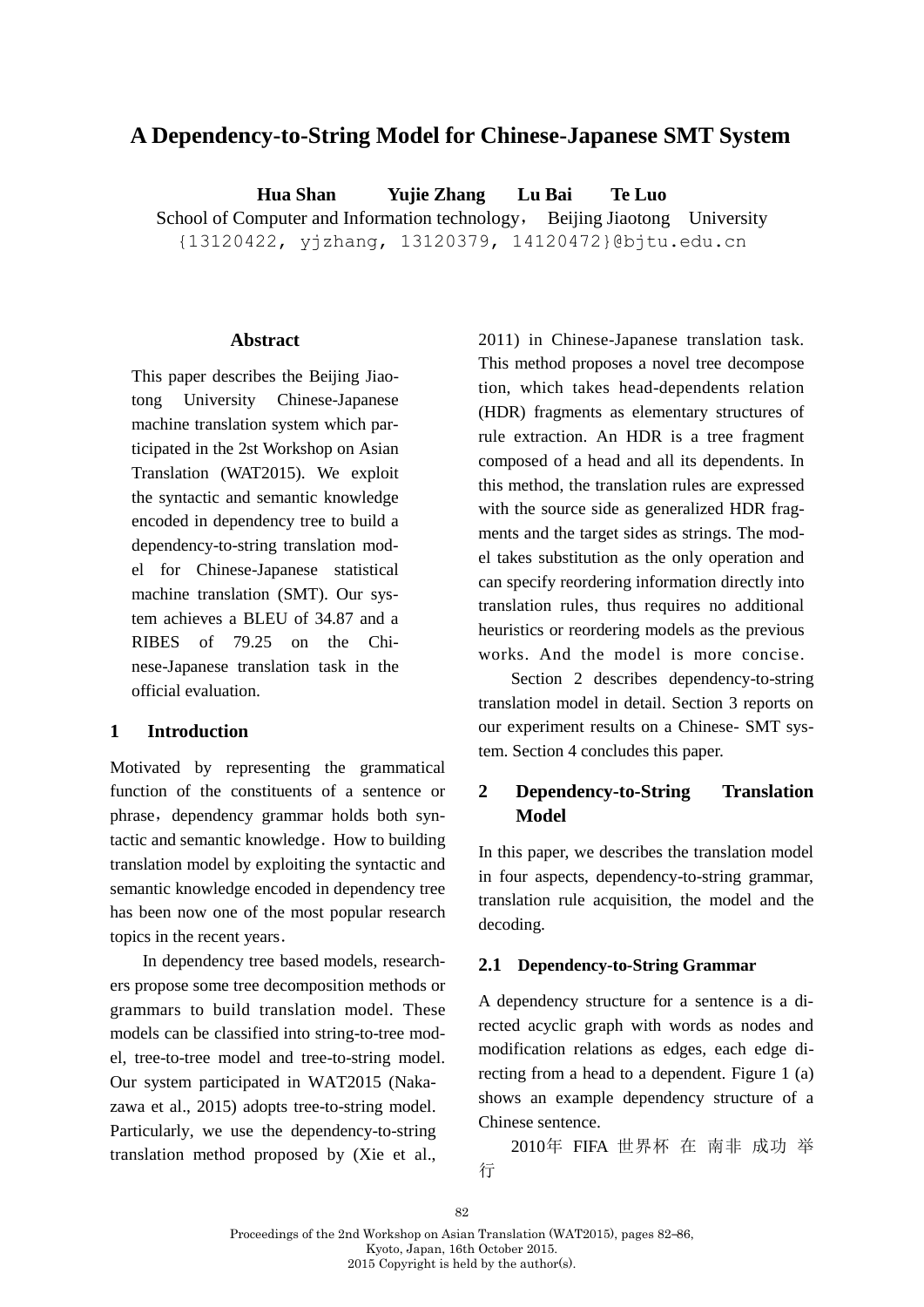2010 FIFA World Cup in South Africa successfully hold

Here are some properties of a HDR fragment :

- 1) head determines the syntactic category of HDR, and can often replace HDR;
- 2) head determines the semantic category of HDR; dependent gives semantic specification.

According to the above properties, we can represent the corresponding HDR fragment with head. The translation rules of dependency-to-string model can be classified into two categories:

**-HDR rules**, which represent the source side as generalized HDR fragments and the target sides as strings and act as both translation rules and reordering rules.

**-H rules**, which represent the source side as a word and the target side as words or strings and are used for translating words.

Figure 1 shows examples of the two translation rules. (b), (c) and (d) are three examples of HDR rules, and (d) is an example of H rules. In the figure, the nodes modified by "\*" are head of HDR fragment. By the way, the three HDR rules describes translation ways of the same sentence pattern (that is, constituted by "noun phrase + preposition phrase + adverb + verb"  $)$ and different contexts. Thereinto, rule (b) appoints its context completely, rule (c) restrains its context partially and rule (d) has no restraint for its context.

#### **2.2 Rule Acquisition**

The rule acquisition of dependency-to-string model begins with a parallel corpus with word-aligned results, the source dependency structures and the target side sentence. We accomplish the rule automatic acquisition through the following three steps:

1) Tree annotation: annotate the necessary information on each node of depend



Figure 1: Examples of dependency structure (a), HDR rules (b),  $(c)$ ,  $(d)$  and H rules  $(e)$ .

ency trees for translation rule acquisition.

- 2) Acceptable HDR fragments identification: identify HDR fragments from the annotated trees for HDR rules generation.
- 3) HDR rules generation: generate a series of HDR rules according to the identified acceptable HDR fragments.

The following describes each of these in detail.

# **2.2.1 Tree Annotation and Acceptable HDR Fragments Identification**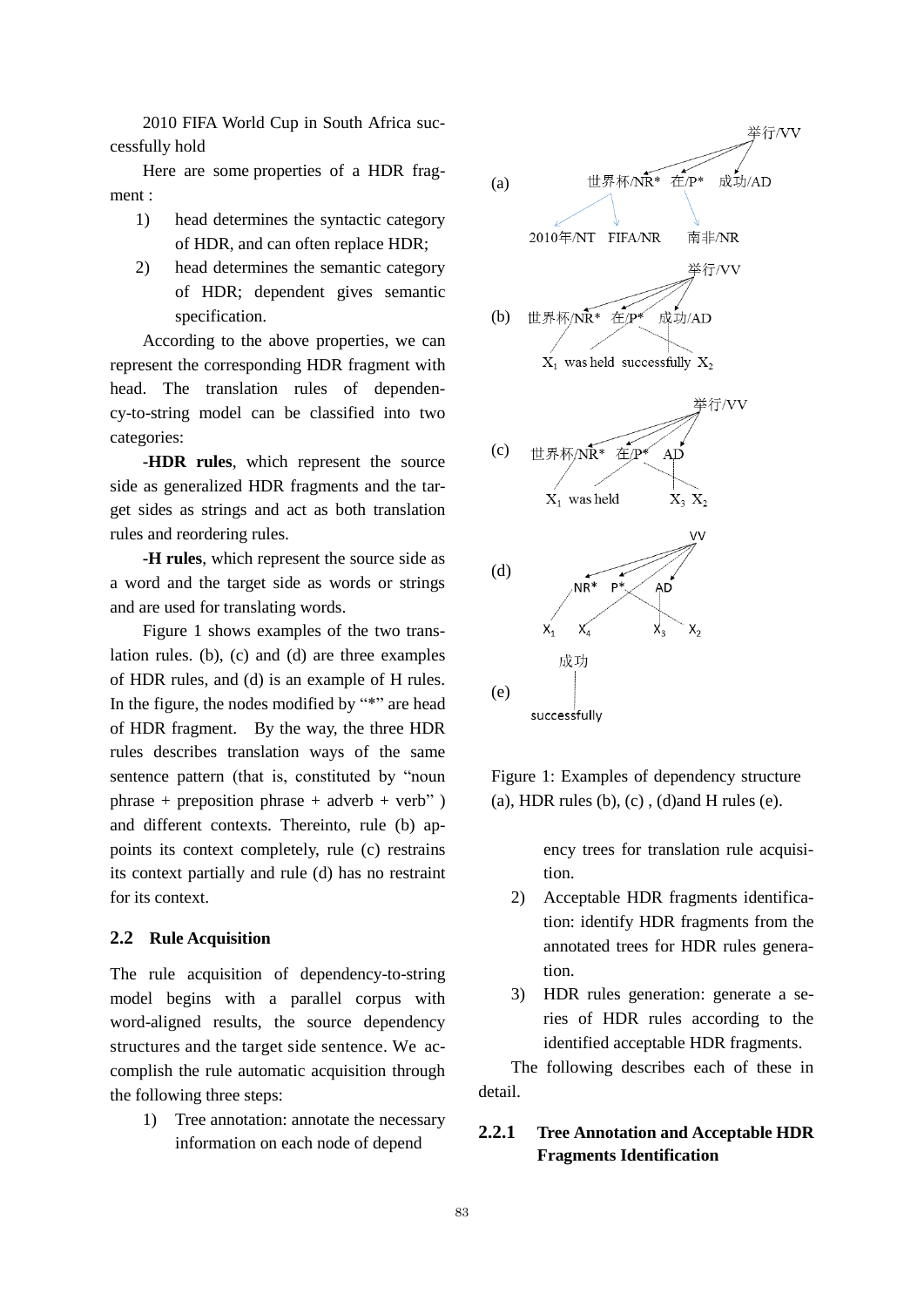The tree annotation can be accomplished by a single postorder transversal of dependency tree *T*. For each node *n* of *T*, we annotated with head span *hsp(n)* and dependency span *dsp(n)* (Xie et al., 2011). During the recursive walk, we calculate *hsp(n)* according to alignment relation for each node *n* accessed. The *dsp(n)* can be obtained according to  $hsp(n)$  and dependency span of all dependents of *n*. After tree annotation, we can identify HDR fragments for HDR rules generation, according to head span and dependency span of each node.

## **2.2.2 HDR Rules and H Rules Generation**

According to the identified acceptable HDR fragments, a series of lexicalized and unlexicalized HDR rules will be generated. This paper will not describe in detail about it and you can refer to (Xie et al., 2011).

H rules acquisition can be implemented as a sub procedure of HDR rules acquisition. Specifically, in the recursive walk of dependency tree, a H rule is generated according to alignment information for each node accessed.

### **2.3 Translation Model**

Given the dependency-to-string grammar, for a given source language dependency tree *T*, it may generate more than one derivations *D* that convert a source dependency tree *T* into a target string e, thus producing varieties of candidate translations. To compare the candidate translations, we adopt a general log-linear model (Och and Ney, 2002) to define D as:

$$
P(D) \,\,\propto\,\,\prod \phi_i\,(D)^{\,\lambda i} \qquad \qquad (1)
$$

where  $\phi_i$  (*D*) is feature function defined on derivation *D* and  $\lambda_i$  are the feature weights.

Our paper used seven features as follows:

- 1) translation probabilities: *P*(*t*|*s*) and  $P(s|t)$ ;
- 2) lexical translation probabilities: *Plex*  $(t/s)$  and  $P_{lex}(s|t)$ ;
- 3) rule penalty:  $exp(-1)$ ;
- 4) target word penalty: *exp*(|*e*|);
- 5) language model :  $P_{lm}(e)$ ;

### **2.4 Decoding**

Our decoder is based on bottom up chart parsing algorithm that convert the input dependency structure into a target string. It finds the best derivation among all possible derivations *D*. Given a source dependency structure *T*, the decoder traverses each internal node *n* of *T* in post-order. And we process it as follows.

- 1) If *n* is a leaf node, it checks the rule set for matched translation rules H and uses the rules to generate candidate translation;
- 2) If *n* is a internal node, it enumerates all instances of the related sentence, clauses or phrases of the HDR fragment rooted at *n*, and checks the translation rule set for matched translation rules. If there is no matched rules, we construct a pseudo translation rule according to the word order of the HDR fragment in the source side;
- 3) Make use of Cube Pruning algorithm (Chiang, 2007; Huang and Chiang, 2007) to generate the candidate translation for the node *n*.

To balance the decoder's performance and speed, we use four constraints as follows:

- 1) Beam-threshold: we get the score threshold from the best score in the current stack multiplied by a fixed ratio. The candidate translations with a score worse than the score threshold will be discarded;
- 2) beam-limit: the maximum number of candidate translations in the beam;
- 3) rule-threshold: we get the rule score threshold from the best score multiplied by a fixed ratio in the rule table queue. The rules with a score worse than rule score threshold will be dis-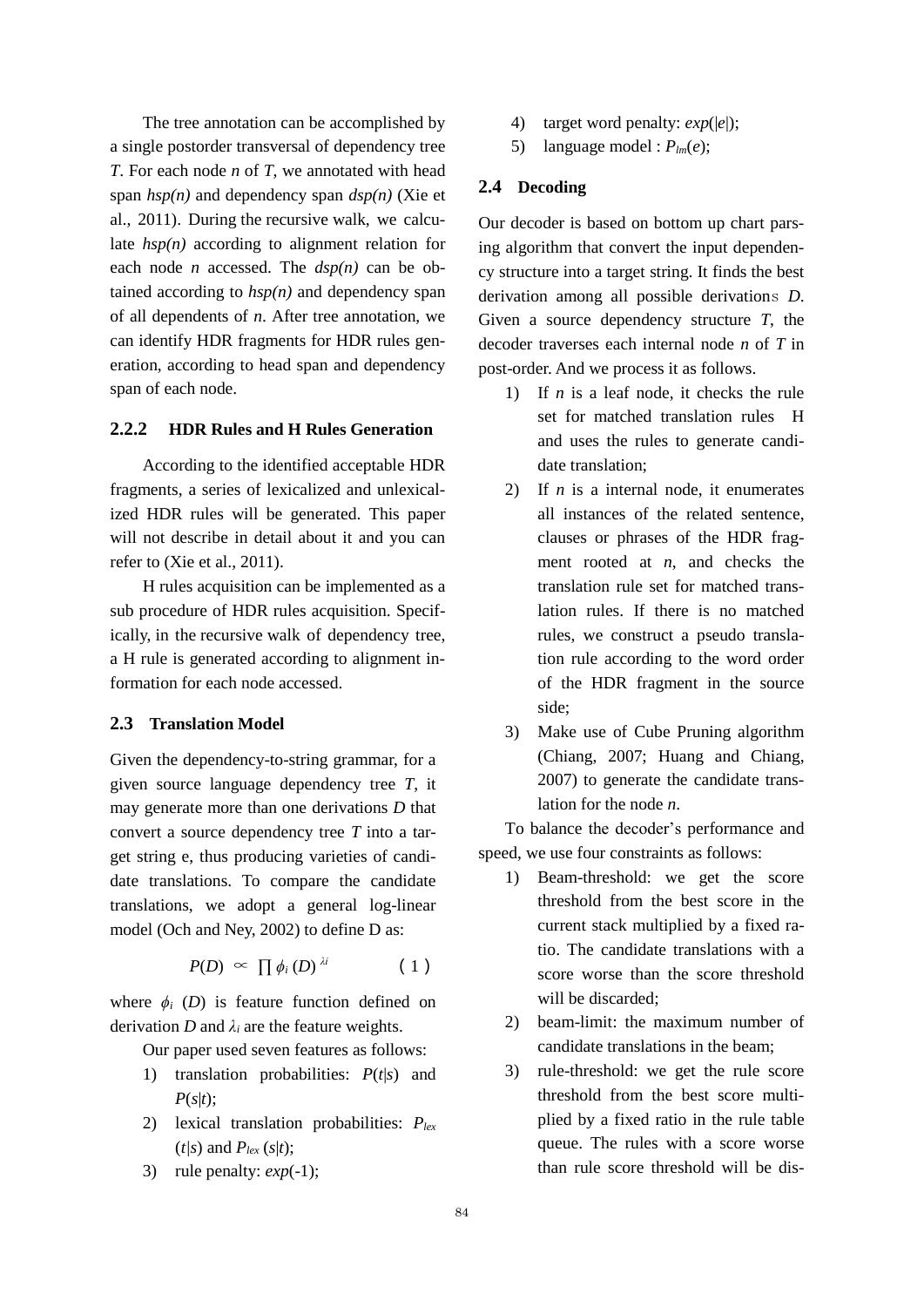carded;

4) rule-limit: the maximum number of rules in the rule table queue.

For our experiments, we set the beam-threshold =  $10^{-2}$ , beam-limit = 100, rule-threshold  $= 10^{-2}$  and rule-limit  $= 100$ .

## **3 Experiments**

#### **3.1 Data preparation**

We use ASPEC<sup>1</sup> Chinese-Japanese paper excerpt corpus. The training data contains 672,315 sentence pairs, the development data contains 2090 sentence pairs, and the test data contains 2107 sentence pairs.

We employ the Stanford Word Segmenter<sup>2</sup> for Chinese word segmentation, with the standard of CTB. And we use JUMAN<sup>3</sup> for Japanese word segmentation.

After word segmentation, we use the Stanford Parser<sup>4</sup> for Chinese dependency parsing. The parser can create dependency tree for a Chinese sentence and provide the part-of-speech (POS) for each node and the dependency relation type for each edge. Meanwhile, the sentences with special symbols and the sentences whose dependency results contain cross phenomenon will be filtered out. As a result, about 590,000 sentence pairs were obtained for training data.

We apply SRI Language Modeling Toolkit<sup>5</sup> to train a 4-gram language model on the Japanese corpus preprocessed.

We obtain the word alignments by running  $GIZA++<sup>6</sup>$  on the corpus in both directions and applying "grow-diag-and" refinement.

We make use of MERT to tune the feature weights in order to maximize the system's BLEU<sup>7</sup> score on the development set.

 $\overline{a}$ 

| <b>System</b> | Rule $#$ | <b>BLEU</b> | <b>RIBES</b> |
|---------------|----------|-------------|--------------|
| Baseline      | 35M      | 34.25       | 78.94        |
| Dep2str       | 8.8M     | 34.87       | 79.25        |

Table 1 The comparison results of the two systems

Then, we use dependency-to-string model described in Section 2 to build a Chinese-Japanese translation system. And use the BLUE score and RIBES score for evaluation.

### **3.2 Experiments and Evaluation Results**

The Chinese-Japanese translation system (Dep2str) consists of three modules:

> 1) Rule extraction module: extract rules using the Chinese dependency tree, the Japanese sentence and alignment information of the training corpus.

> 2) Decoding module: decode the Chinese sentences for the n-best Japanese translations according to the model parameters that have been set.

> 3) Training module: train the translation model using minimum error rate to get the best parameters on the development data.

We then decode the test data using the system.

 Table 1 shows the number of the extracted translation rules and the translation performance on the test data. Furthermore, we implemented a MOSES PBSMT system (Koehn et al., 2002) as the baseline for a comparison. In our experiments the value of the distortion limit of the baseline system is the default. The number of translation rules and translation performance of the baseline system are also showed in the table.

In terms of the number of translation rules, the number of the extracted translation rules in the baseline system is over 3 times more than that of dep2str system. We think that the lack of restrictions on syntactic structure resulted in this. In terms of translation performance, the BLEU score and RIBES score on the test data

<sup>1</sup> <http://orchid.kuee.kyoto-u.ac.jp/ASPEC/>

<sup>2</sup> <http://nlp.stanford.edu/software/segmenter.shtml>

<sup>3</sup> <http://nlp.ist.i.kyoto-u.ac.jp/EN/index.php?JUMAN>

<sup>4</sup> <http://nlp.stanford.edu/software/lex-parser.shtml>

<sup>5</sup> <http://www.speech.sri.com/projects/srilm/>

<sup>6</sup> <http://www.statmt.org/moses/giza/GIZA++.html> 7 <ftp://jaguar.ncsl.nist.gov/mt/resources/mteval-v11b.pl>